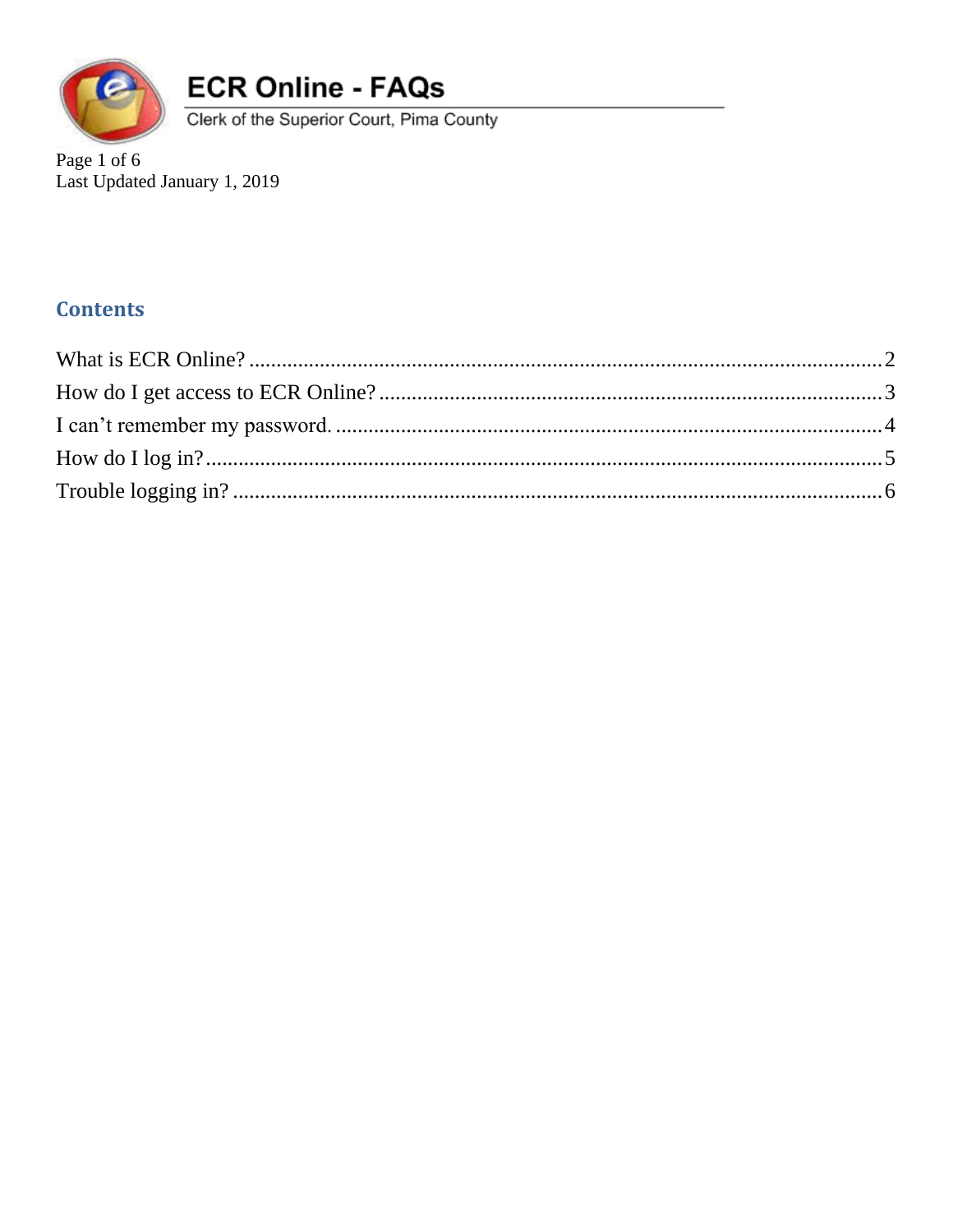

Clerk of the Superior Court, Pima County

Page 2 of 6 Last Updated January 1, 2019

#### <span id="page-1-0"></span>**What is ECR Online?**

"ECR" is Electronic Court Record. This system is managed by the Pima County Clerk of the Superior Court to provide access to view electronic documents filed in cases in which you are the attorney of record.\*

ECR Online will not allow access to restricted, confidential, or sealed cases and/or documents or to Mental Health or Juvenile cases.

One time registration to authenticate user identity is required. For more information, please see the below section "How do I get access to ECR Online?"

Copies printed from ECR Online are not considered certified. Certified copies of records must be obtained on paper, either in person or by mail from the Clerk's office.

\* Parties in court cases may use the "ECR For Parties" website, which is available on the Clerk of the Superior Court website at [www.agave.cosc.pima.gov.](http://www.agave.cosc.pima.gov/)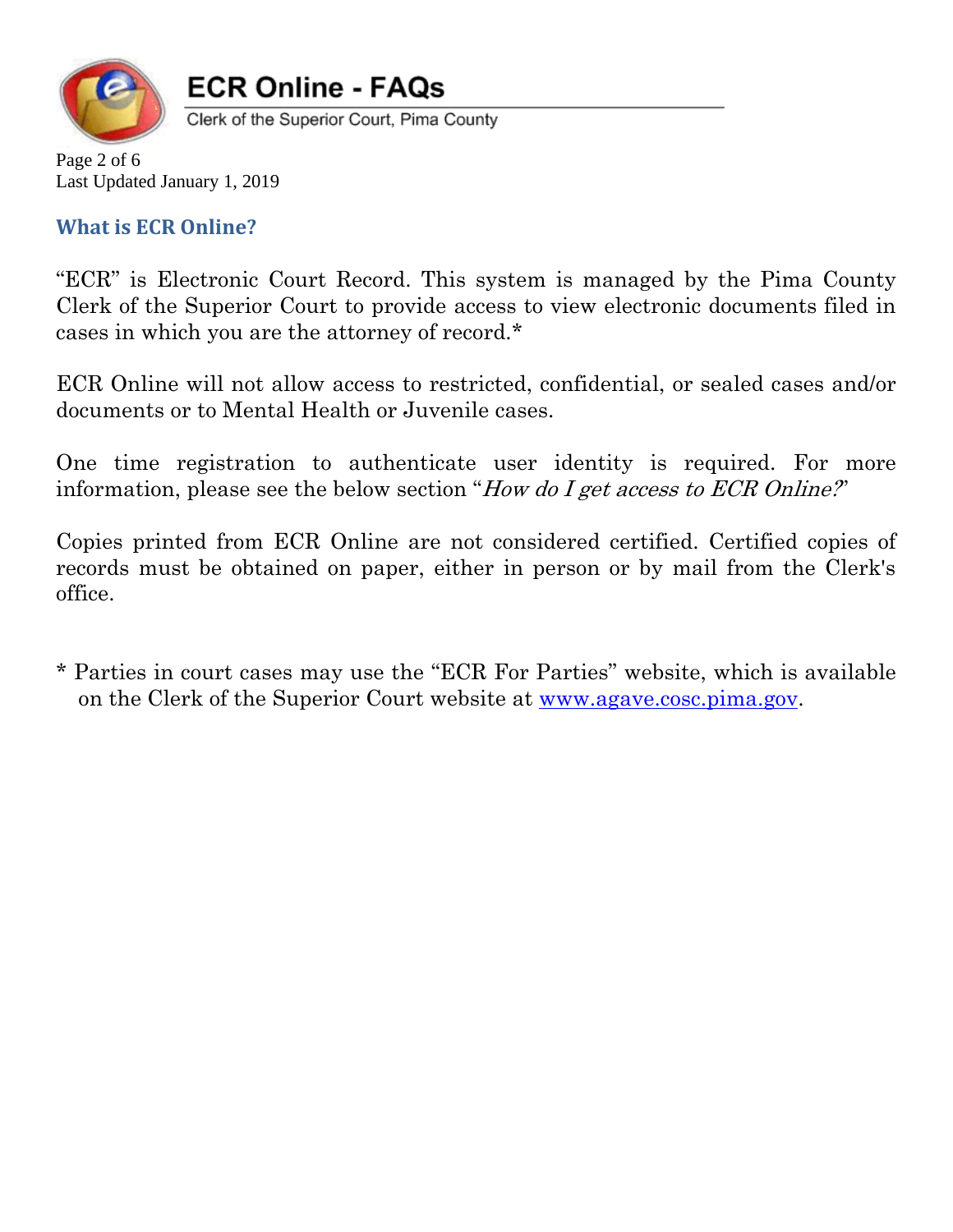

Clerk of the Superior Court, Pima County

Page 3 of 6 Last Updated January 1, 2019

<span id="page-2-0"></span>**How do I get access to ECR Online?** 

[https://eclerk.cosc.pima.gov/ECR\\_Online](https://eclerk.cosc.pima.gov/ECR_Online)

ECR Online is a pilot program, for attorneys only, that requires individual access permission from the Clerk of the Court to view electronic documents filed in cases in which you are the attorney of record.\*

Access to ECR Online requires that you are registered on the Clerk of the Superior Court's Attorney Registration site available on the Clerk of the Superior Court's website at [www.agave.cosc.pima.gov.](http://www.agave.cosc.pima.gov/)

After you have registered on the Attorney Registration site, you may request access to ECR Online by sending an email to [COC\\_Webmaster@coc.pima.gov](mailto:COC_Webmaster@coc.pima.gov) OR a letter to the Pima County Clerk of the Superior Court, 110 W Congress, Tucson, AZ 85701. Please be sure to include the following information:

- The attorney's full name
- The attorney's telephone number

If you are an attorney's assistant, you may include your name and contact information if we are to contact you in order to set up the attorney with access.

Once approved for ECR Online access, a member of the Clerk of the Court I.T. Unit will contact you to set up access.

\* Parties in court cases may use the "ECR For Parties" website, which is available on the Clerk of the Superior Court website at [www.agave.cosc.pima.gov.](http://www.agave.cosc.pima.gov/)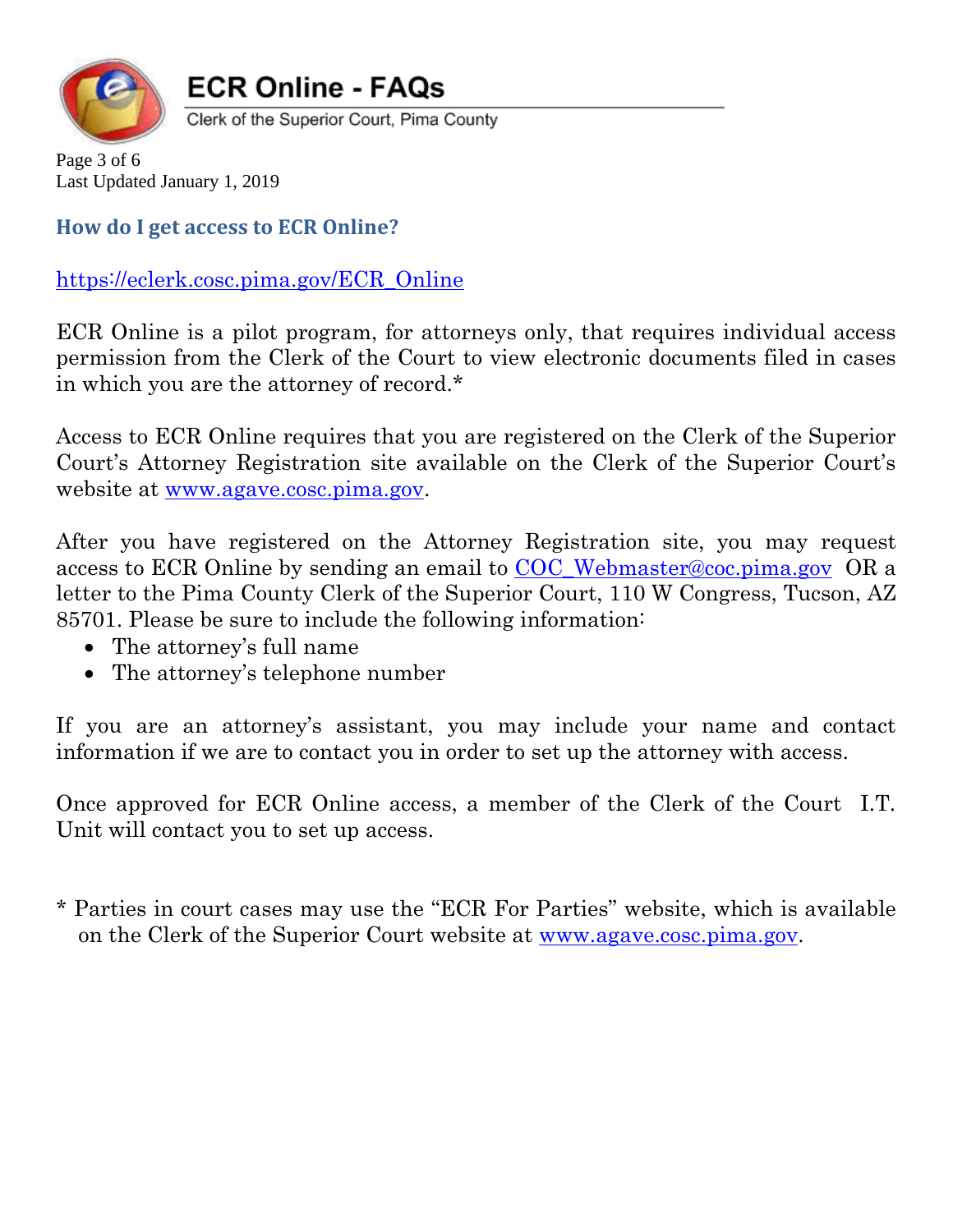

Clerk of the Superior Court, Pima County

Page 4 of 6 Last Updated January 1, 2019

#### <span id="page-3-0"></span>**I can't remember my password.**

| <b>ECR Online</b><br>Clerk of The Superior Court, Pima County                                                   | $rac{1}{\sqrt{2}}$                                                                 | <b>Clerk of Court Home</b>                                                                  | <b>Help</b> |
|-----------------------------------------------------------------------------------------------------------------|------------------------------------------------------------------------------------|---------------------------------------------------------------------------------------------|-------------|
| <b>Wait in Line!?</b><br>Not anymore<br><b>LACS</b><br>In order to use this site you must have cookies enabled. | Sign in to ECR Online<br>Username:<br>Password:<br>computer<br><b>O</b> Click Here | Remember my Username on this<br>Login<br>If you have forgotten your<br>Username or Password |             |

On the ECR Online login page, click the "Click Here" link to access the ECR Online "Lost Password Recovery System" page at: [https://eclerk.cosc.pima.gov/ecr\\_online/Registration/LostInfo.aspx](https://eclerk.cosc.pima.gov/ecr_online/Registration/LostInfo.aspx)

1. In the Login ID box, enter your ECR Online user name, which you entered when you registered on the Attorney Registration site and which was also used when you were set up with access to ECR Online.

2. In the Email box, enter the same email address that you entered when you registered on the Attorney Registration site and which was also used when you were set up with access to ECR Online.

3. Click "Send". An email containing your password will be sent to the email address provided.

If you need additional assistance, please call the Pima County Clerk of the Superior Court I.T. Unit Help Desk at (520)724-3535.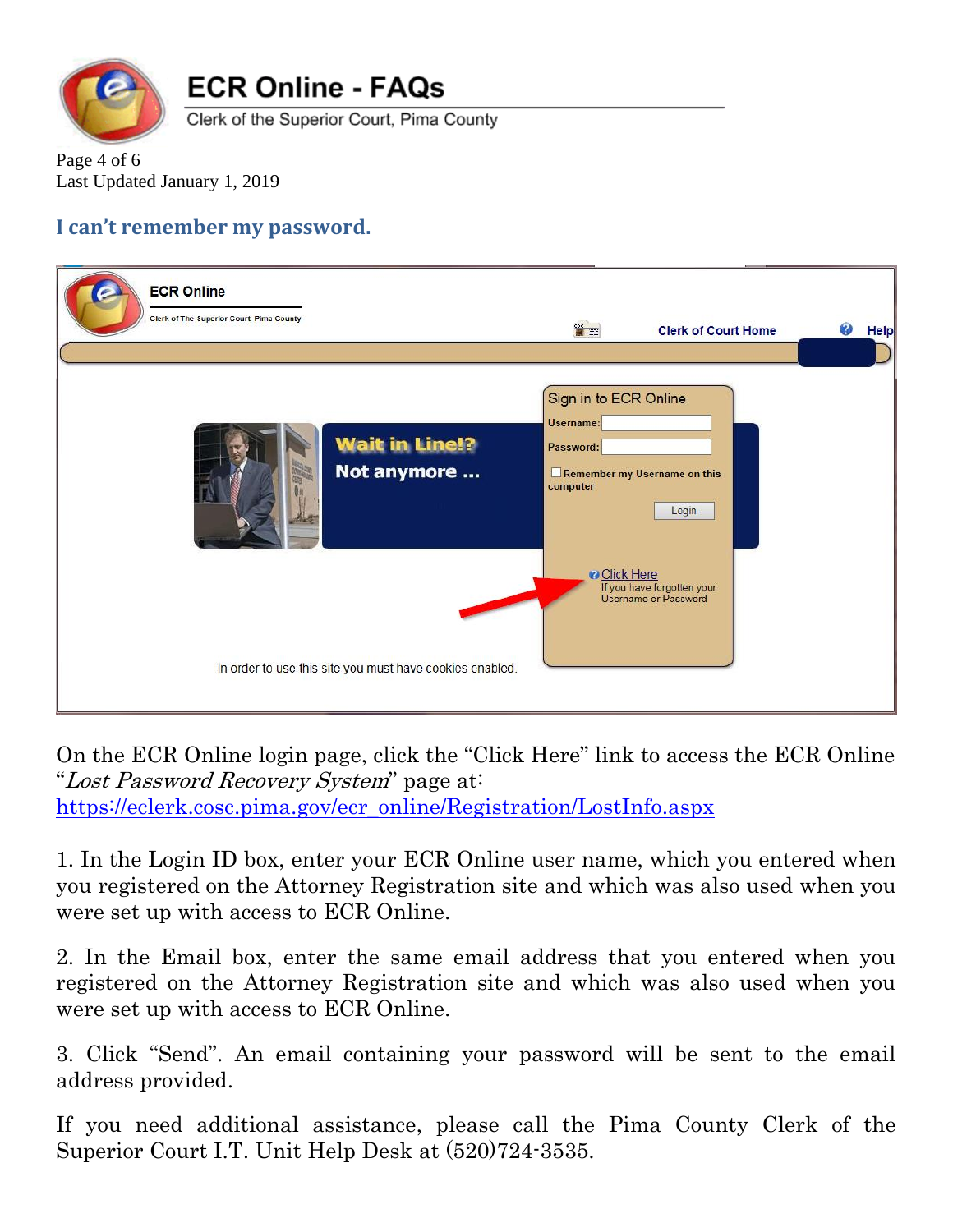

Clerk of the Superior Court, Pima County

Page 5 of 6 Last Updated January 1, 2019

### <span id="page-4-0"></span>**How do I log in?**

| <b>ECR Online</b><br>Clerk of The Superior Court, Pima County | $rac{1}{\sqrt{2}}$                                                                 | <b>Clerk of Court Home</b>                                                                  | Ø<br><b>Help</b> |
|---------------------------------------------------------------|------------------------------------------------------------------------------------|---------------------------------------------------------------------------------------------|------------------|
| <b>Wait in Line!?</b><br>Not anymore                          | Sign in to ECR Online<br>Username:<br>Password:<br>computer<br><b>D</b> Click Here | Remember my Username on this<br>Login<br>If you have forgotten your<br>Username or Password |                  |
| In order to use this site you must have cookies enabled.      |                                                                                    |                                                                                             |                  |

After you have been set up with access to ECR Online by the Clerk of the Superior Court I.T. Unit, enter the below information in the ECR Online login page at [https://eclerk.cosc.pima.gov/ECR\\_Online.](https://eclerk.cosc.pima.gov/ECR_Online)

Username: Enter the user name you entered when creating your account in Attorney Registration and that was emailed to you when your access to ECR Online was set up.

Password: Enter the password that you entered when creating your account in Attorney Registration or that was emailed to you if you used the "Lost Password Recovery System" page as described earlier in this document.

Once the above two items have been entered, click the "Login" button. After successfully logging in, the Case List page will display (and may take a minute or two to display).